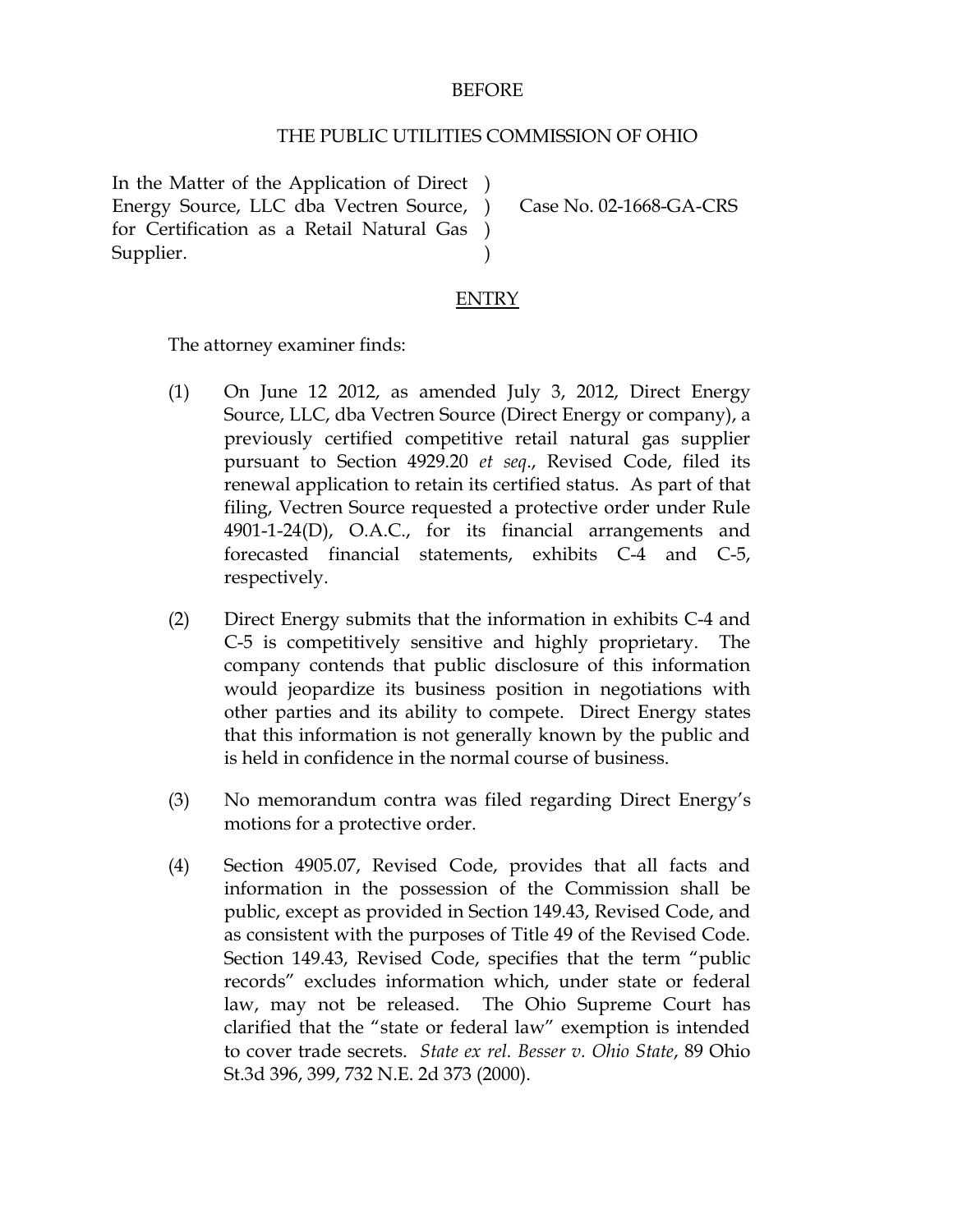$\overline{a}$ 

- (5) Similarly, Rule 4901-1-24, O.A.C., allows an attorney examiner to issue an order to protect the confidentiality of information contained in a filed document, "to the extent that state or federal law prohibits release of the information, including where the information is deemed . . . to constitute a trade secret under Ohio law, and where non-disclosure of the information is not inconsistent with the purposes of Title 49 of the Revised Code.
- (6) Ohio law defines a trade secret as "information . . . that satisfies both of the following: (1) It derives independent economic value, actual or potential, from not being generally known to, and not being readily ascertainable by proper means by, other persons who can obtain economic value from its disclosure or use. (2) It is the subject of efforts that are reasonable under the circumstances to maintain its secrecy." Section 1333.61(D), Revised Code.
- (7) The attorney examiner has examined the information covered by the motions for a protective order filed by Direct Energy, as well as the assertions set forth in the supportive memorandum. Applying the requirements that the information have independent economic value and be the subject of reasonable efforts to maintain its secrecy pursuant to Section 1333.61(D), Revised Code, as well as the six-factor test set forth by the Ohio Supreme  $Count<sub>i</sub>$  the attorney examiner finds that the information contained in exhibits C-4 and C-5 of Direct Energy's 2012 certification renewal application contains trade secret information. Release of these documents is, therefore, prohibited under state law. The attorney examiner also finds that nondisclosure of this information is not inconsistent with the purposes of Title 49 of the Revised Code. Finally, the attorney examiner concludes that these documents could not be reasonably redacted to remove the confidential information contained therein. Therefore, the attorney examiner finds that Direct Energy's motion for protective order of exhibits C-4 and C-5 of its 2012 certification renewal application is reasonable and should be granted.

<sup>1</sup> See *State ex-rel. The Plain Dealer v. Ohio Dept. of Ins.*, 80 Ohio St.3d 513, 524-525, 687 N.E.2d 661 (1997).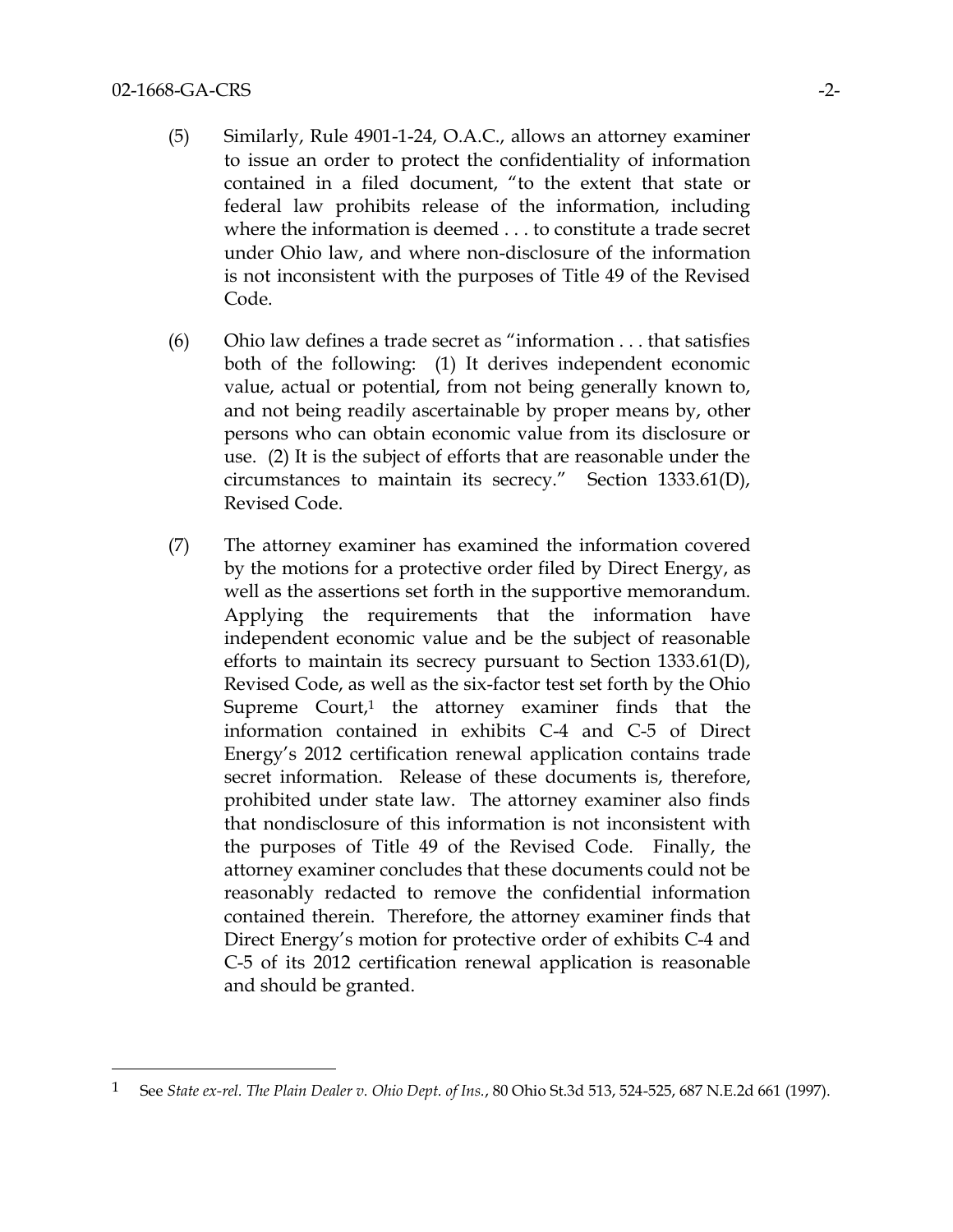- (8) Rule 4901-1-24(D)(4), O.A.C., provides for protective orders relating to gas marketers' certification renewal applications to expire after 24 months. The attorney examiner finds that the 24-month provision in Rule 4901-1-24(D)(4), O.A.C., is intended to synchronize the expiration of protective orders related to gas marketers' certification applications with the expiration of their application and that the expiration dates should allow adequate time for consideration of any motion for extension. Therefore, confidential treatment should be afforded to exhibits C-4 and C-5 of the company's 2012 application, for a period ending 24 months from the effective date of the most recent certificate issued to Direct Energy, or until July 13, 2014. Until that date, the docketing division should maintain, under seal, exhibits C-4 and C-5 of the company's 2012 application, filed on June 12, 2012, and July 3, 2012.
- (9) Rule  $4901$ -1-24(F), O.A.C., requires a party wishing to extend a protective order to file an appropriate motion at least 45 days in advance of the expiration date. If Direct Energy wishes to extend this confidential treatment, it should file an appropriate motion at least 45 days in advance of the expiration date. If no such motion to extend confidential treatment is filed, the Commission may release this information without prior notice to Direct Energy.
- (10) As a final matter, the attorney examiner notes that Direct Energy did not request an extension of the protective order granted by entry issued July 19, 2010, for exhibit C-4 of its 2002 application, filed on July 5, 2002; exhibits C-4 and C-5 of the company's 2004 application, filed on June 10, 2004; and exhibits C-3, C-4, and C-5 of the company's 2006, 2008, and 2010 applications, filed on May 4, 2006, June 10, 2008, and May 21, 2010, respectively. Therefore, the attorney examiner directs the Commission's docketing division to release these exhibits into the public record.

It is, therefore,

ORDERED, That the motion by Direct Energy for protective treatment of exhibits C-4 and C-5 of its 2012 application, filed on June 12, 2012, and amended on July 3, 2012, be granted for a period ending 24 months from the effective date of the most recent certificate issued to Direct Energy, or until July 13, 2014. It is, further,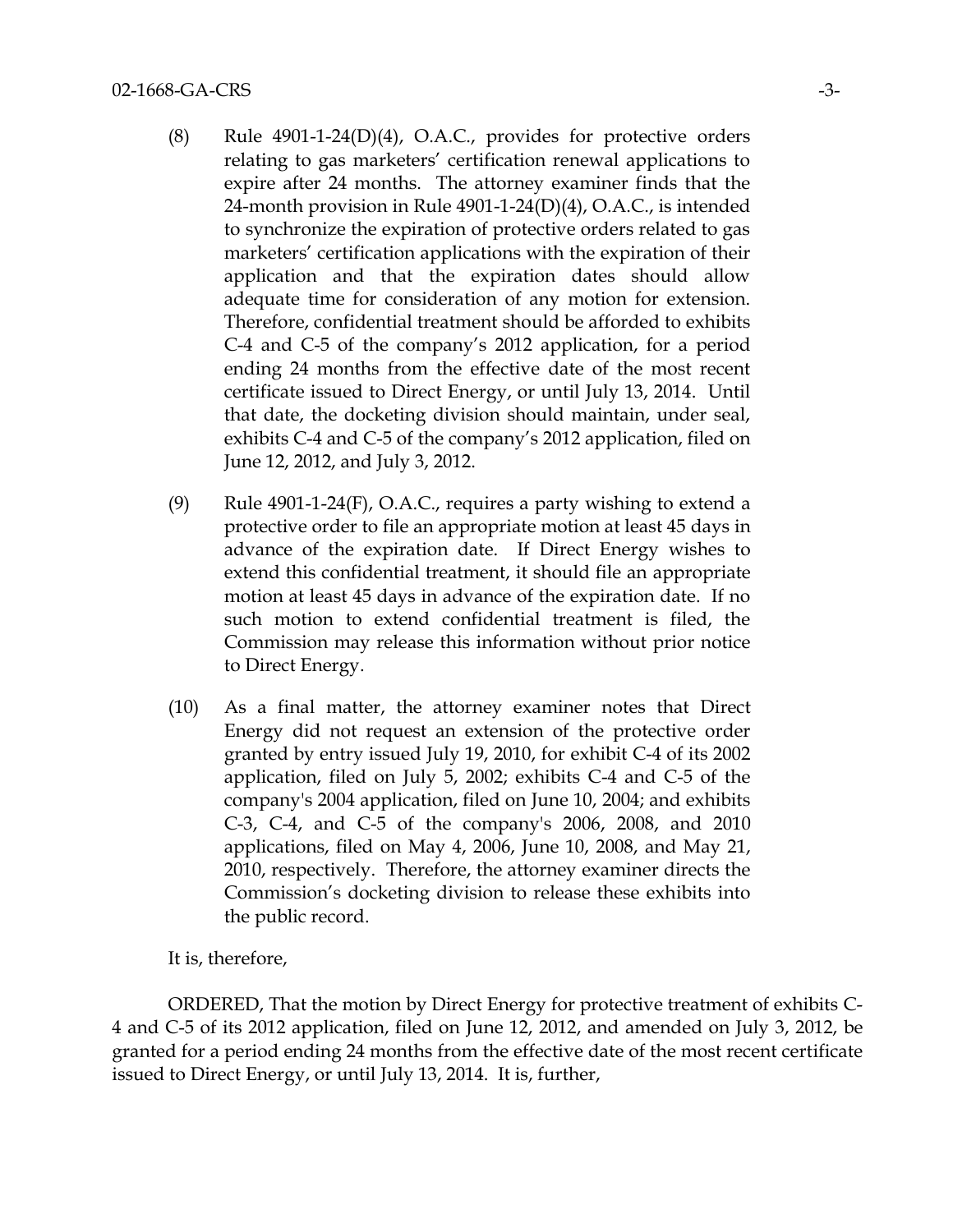ORDERED, That the Commission's docketing division maintain, under seal, the unredacted exhibits C-4 and C-5, which was filed under seal in this docket on June 12, 2012, and July 3, 2012, for a period of 24 months, ending on July 13, 2014. It is, further,

ORDERED, That, on August 24, 2012, the docketing division should release into the public record exhibit C-4 of Direct Energy's 2002 application, filed on July 5, 2002; exhibits C-4 and C-5 of the company's 2004 application, filed on June 10, 2004; and exhibits C-3, C-4, and C-5 of the company's 2006, 2008, and 2010, applications, filed on May 4, 2006, June 10, 2008, and May 21, 2010, respectively. It is, further,

ORDERED, That a copy of this entry be served upon Direct Energy and all other parties of record.

## THE PUBLIC UTILITIES COMMISSION OF OHIO

s/Kerry S. Sheets

By: Kerry K. Sheets Attorney Examiner

jrj/vrm